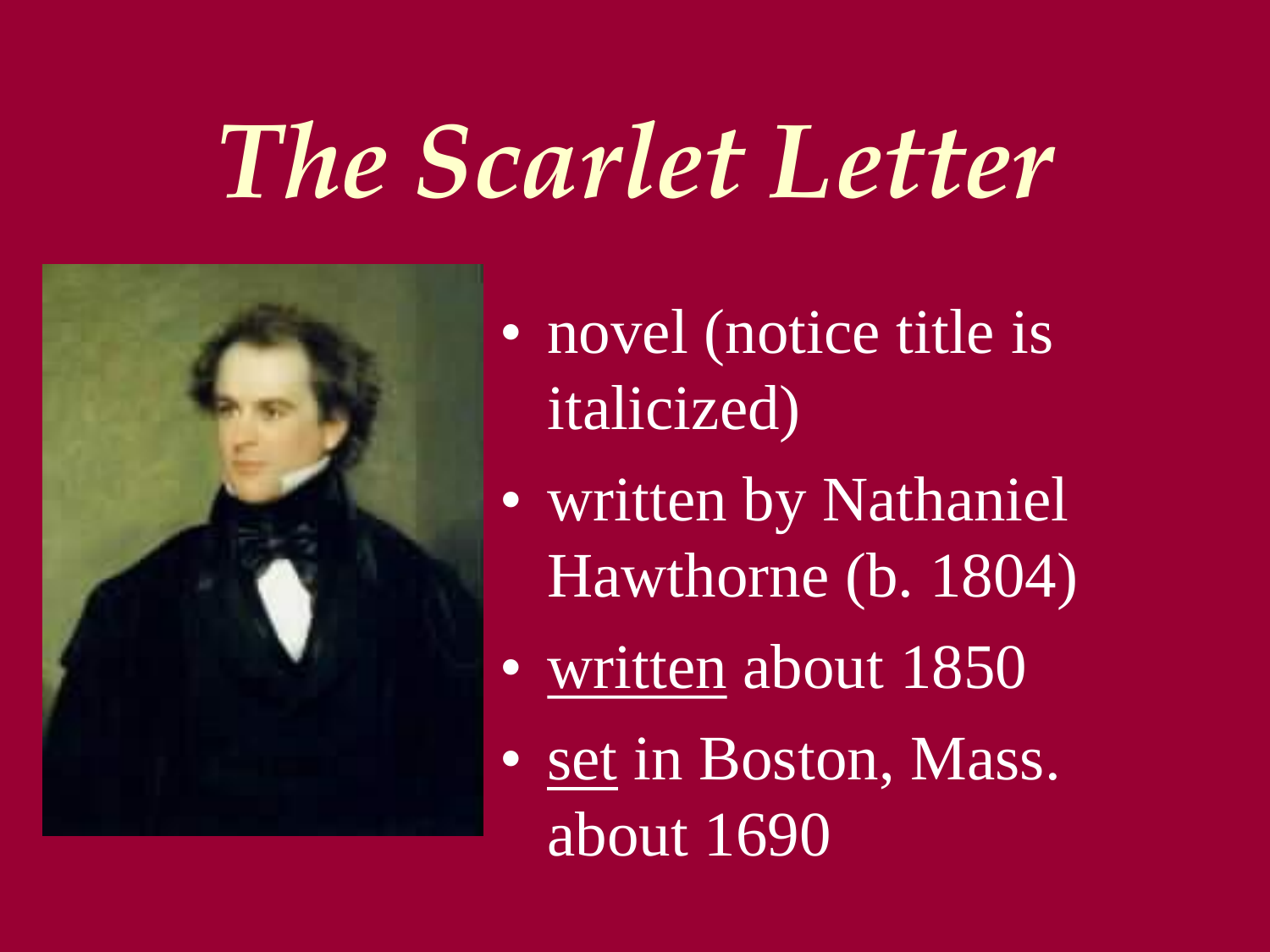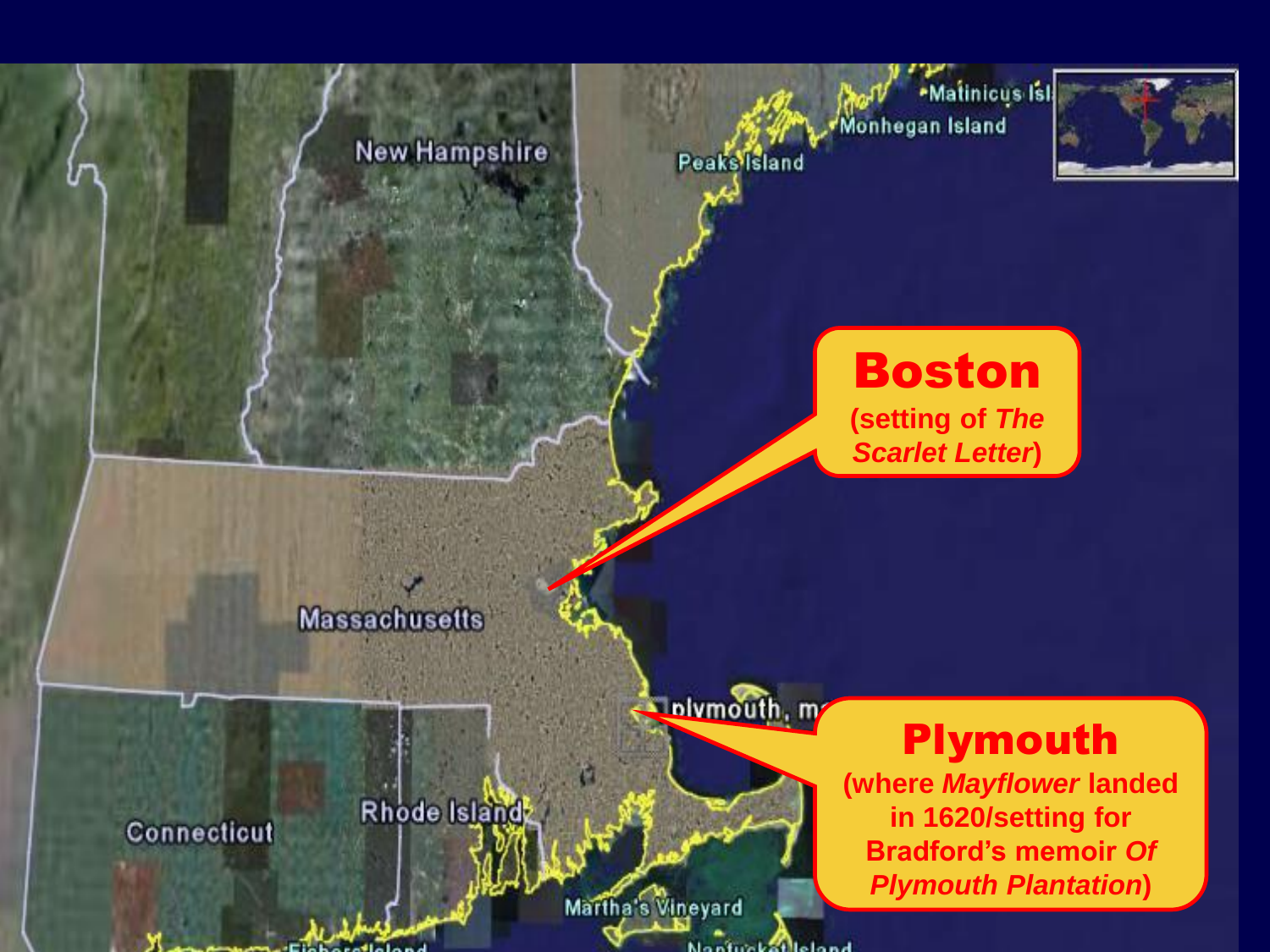### Setting: The Scarlet Letter

- The setting of Hawthorne's novel is critical to the plot of the novel.
- 1690's Boston was a Puritan village
- Like other Puritan settlements in New England, the local and colonial governments were theocracies.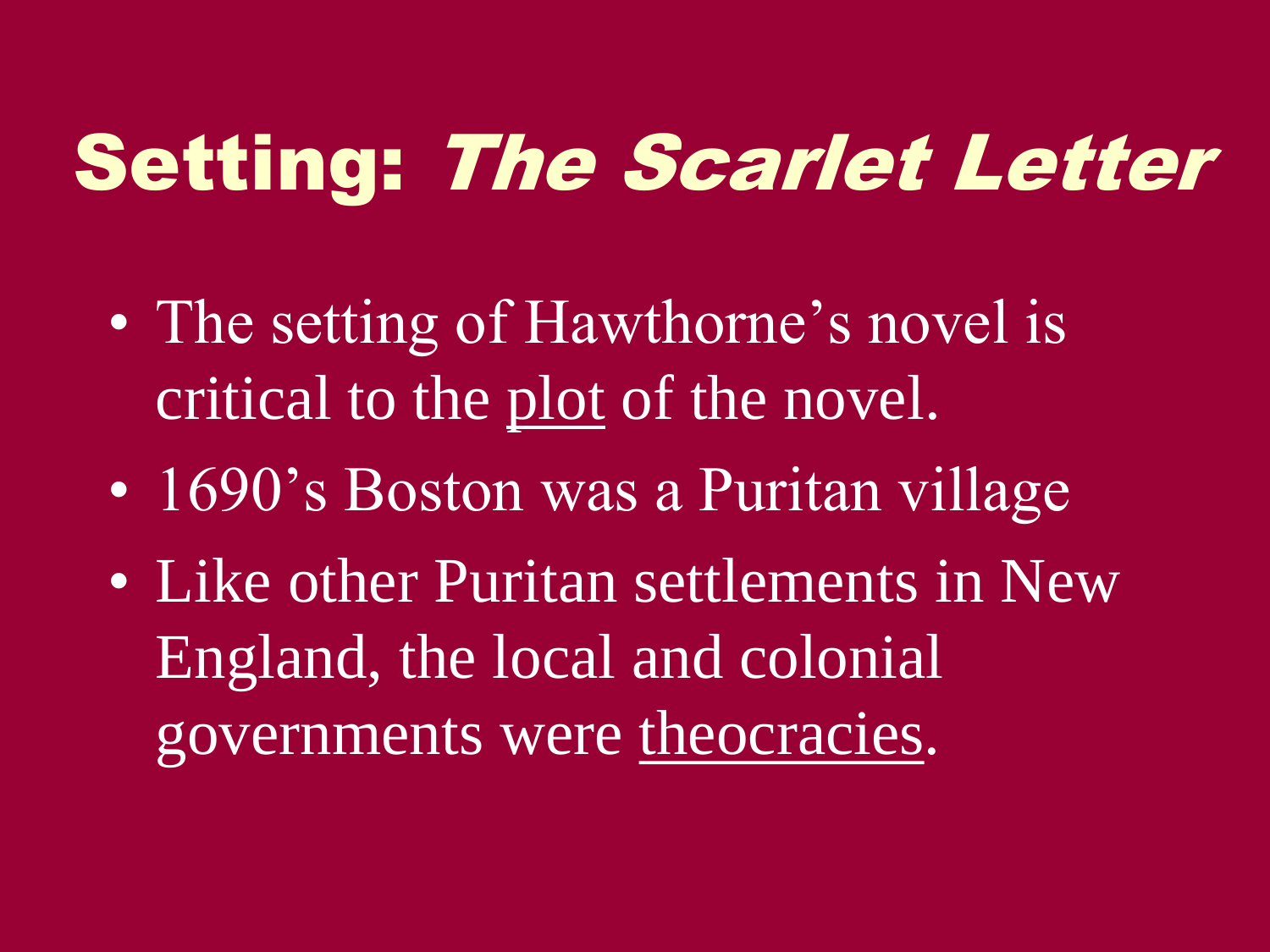

- word comes from Greek
- *theo* = God
- *cratos* = rule
- a *theocracy* is a government where the civil laws are based (in whole or in part) on religious laws; civil leaders in theocracies are probably also important religious leaders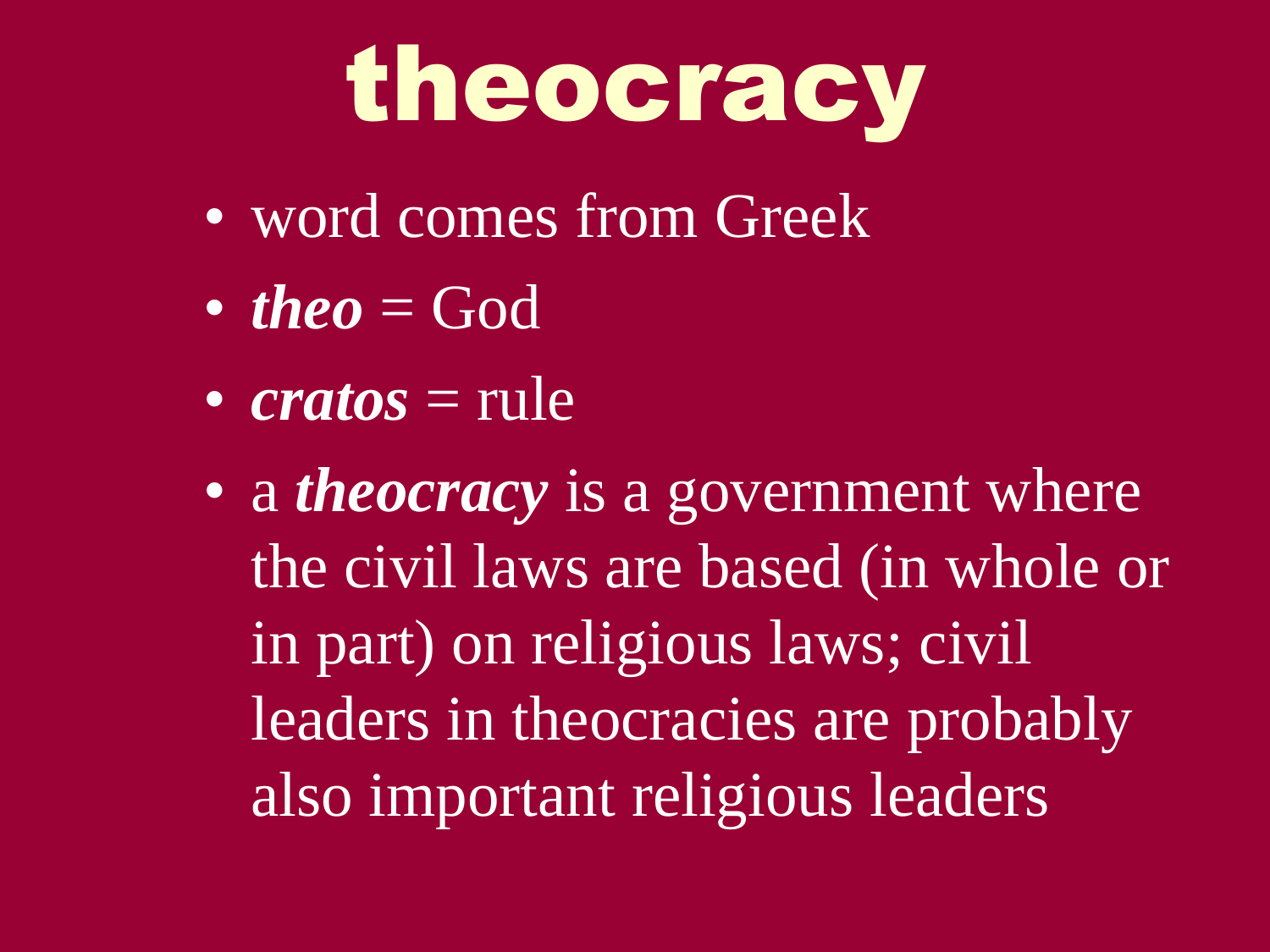### theocracy, cont.

- In Afghanistan before 2001, the Taliban controlled religious and civil laws. Besides having to wear *burqas* in public, women in Afghanistan were not allowed to attend school or drive cars.
	- In Saudi Arabia, women cannot drive or vote. Because Islam forbids it, no place in Saudi Arabia sells alcohol or pork.

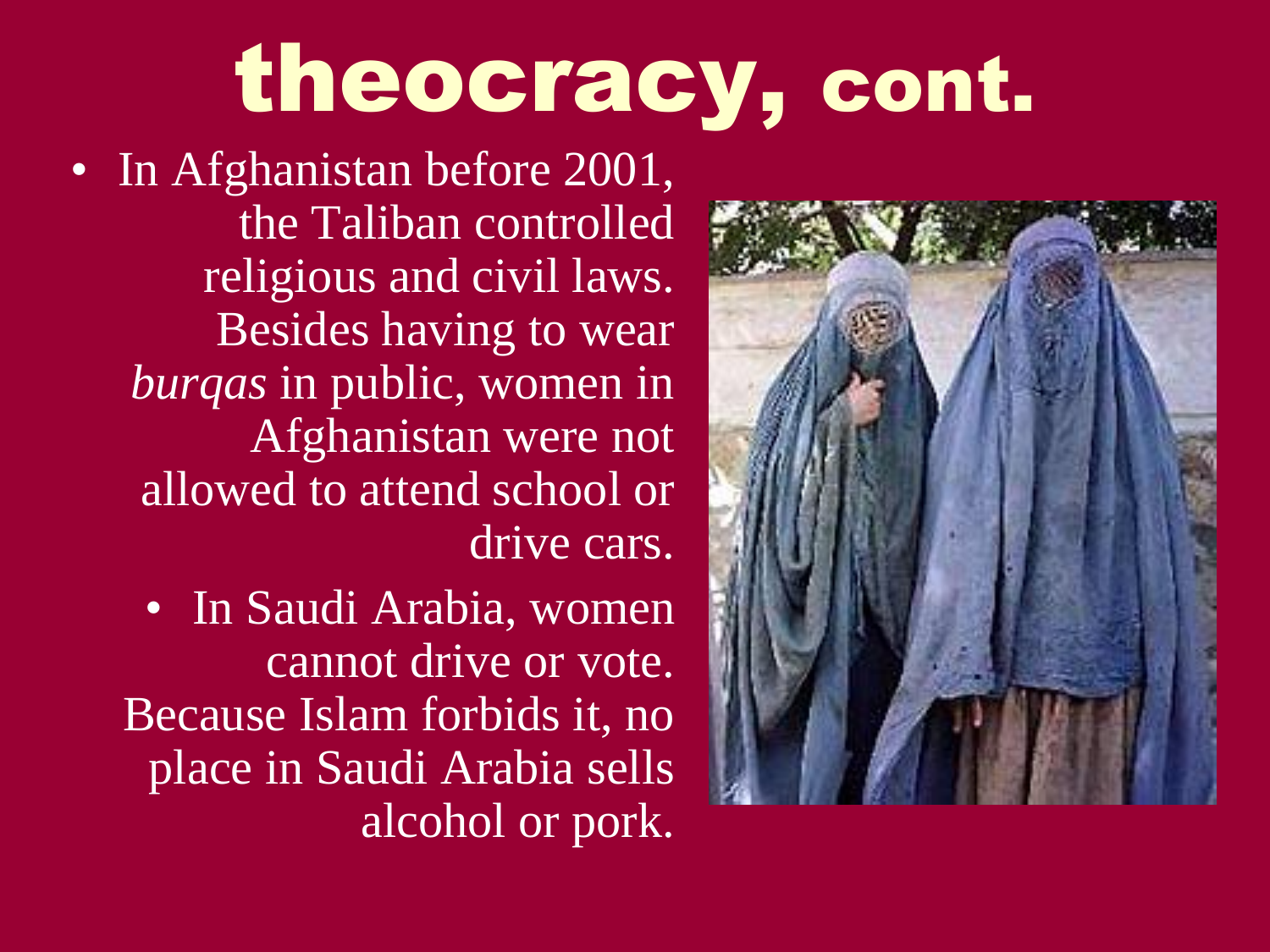#### Theocracy as Extremism

 Ironically, it is largely because of the Puritans – who themselves established a theocratic government in the New World – that we in America tend to view most theocratic governments as extremist.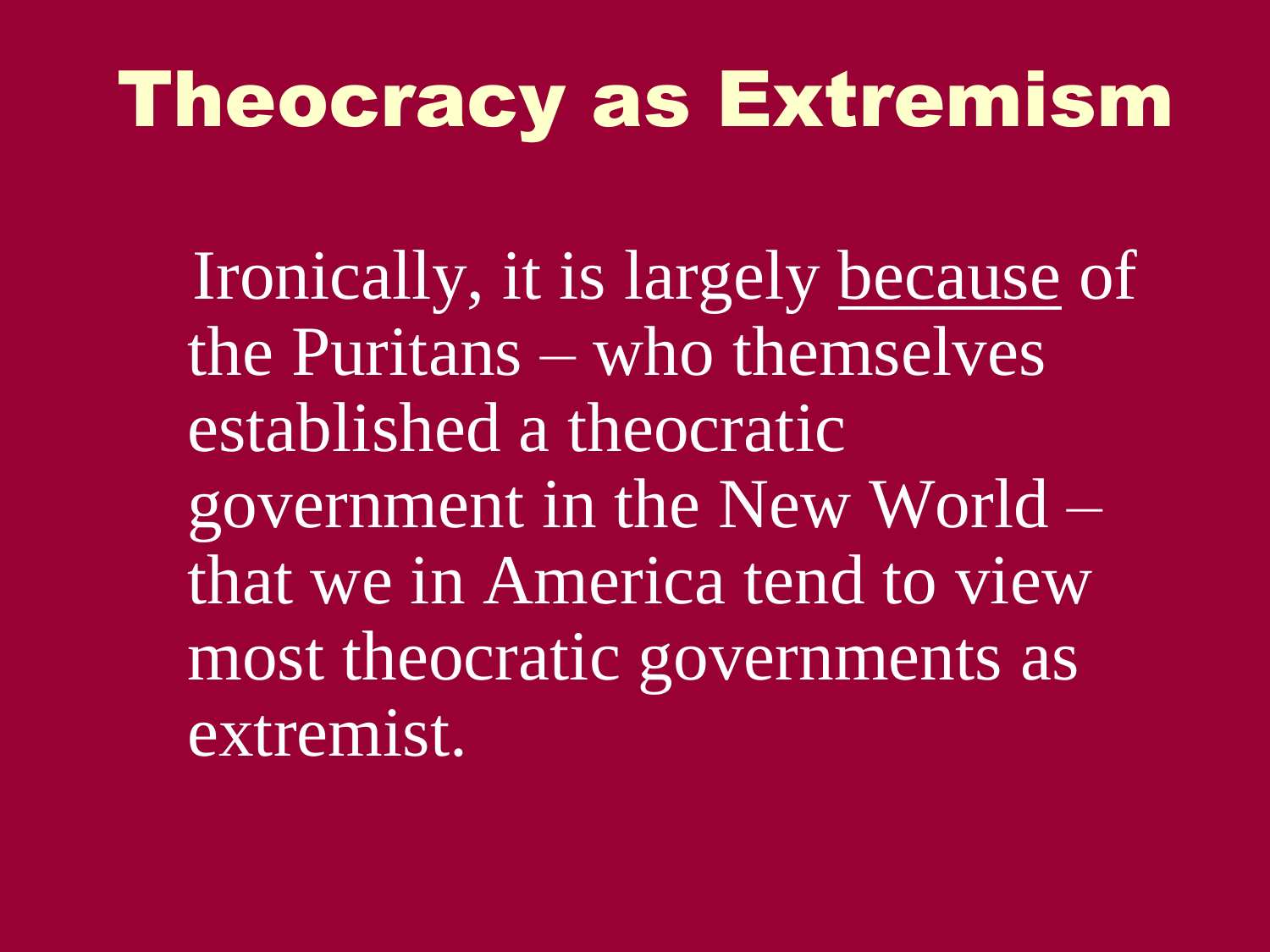# Puritanism

- Began in England in the mid-1500's
- A sect of Calvinists
- Calvinism named after Swiss theologian John Calvin
- Calvinism **=**
	- predetermination
	- no religious authority BUT Scripture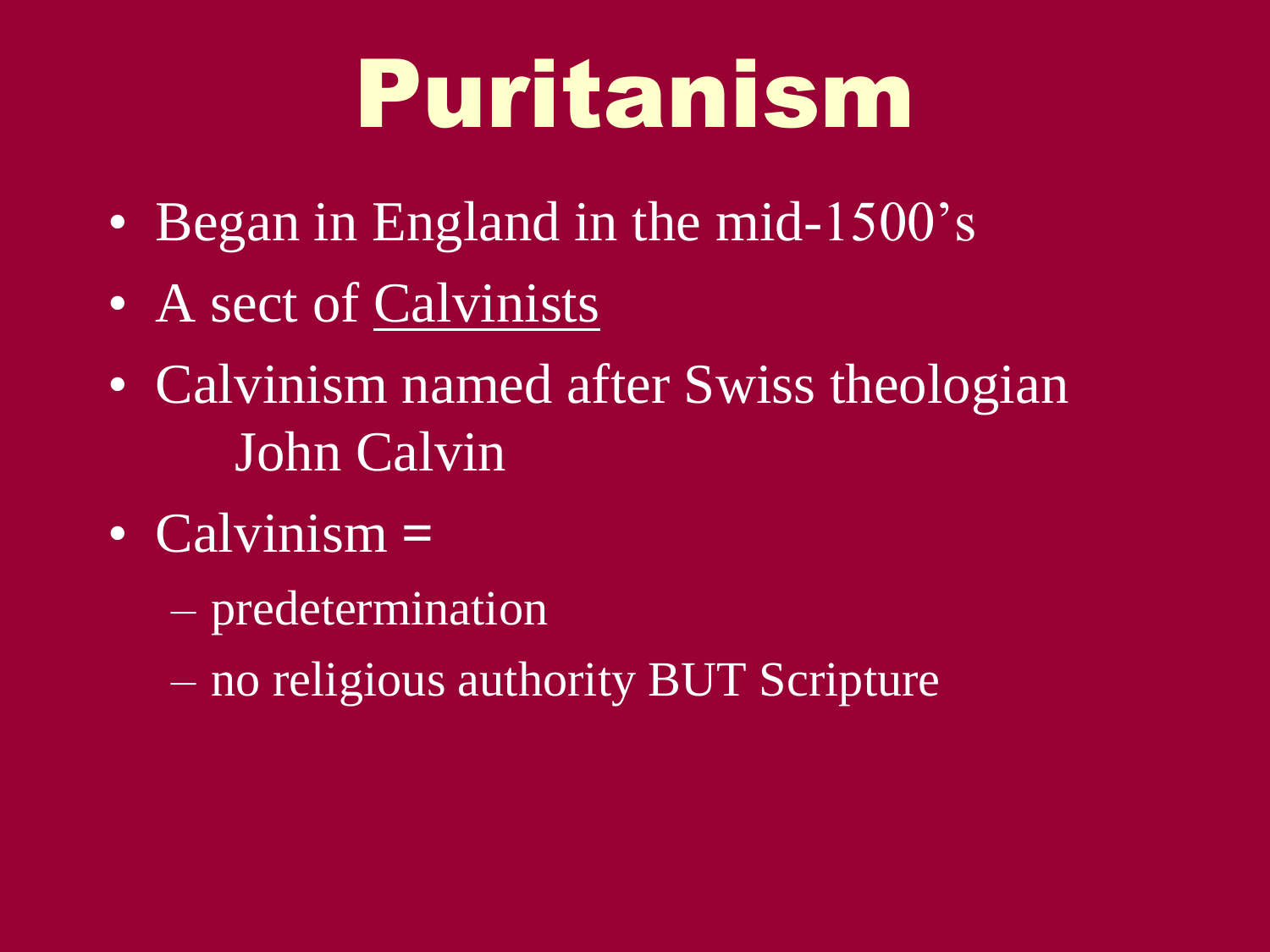### "Puritans"

- "Puritans" intended as a derogatory term
- "Puritans" usually referred to themselves as "the Godly" **(http://en.wikipedia.org/wiki/Puritanism)**
- Puritans fell quickly out of favor in England, where the king was the head of the Church of England.
- They recognized neither the king's secular or religious authority, and so quickly became enemies of civil and religious leaders.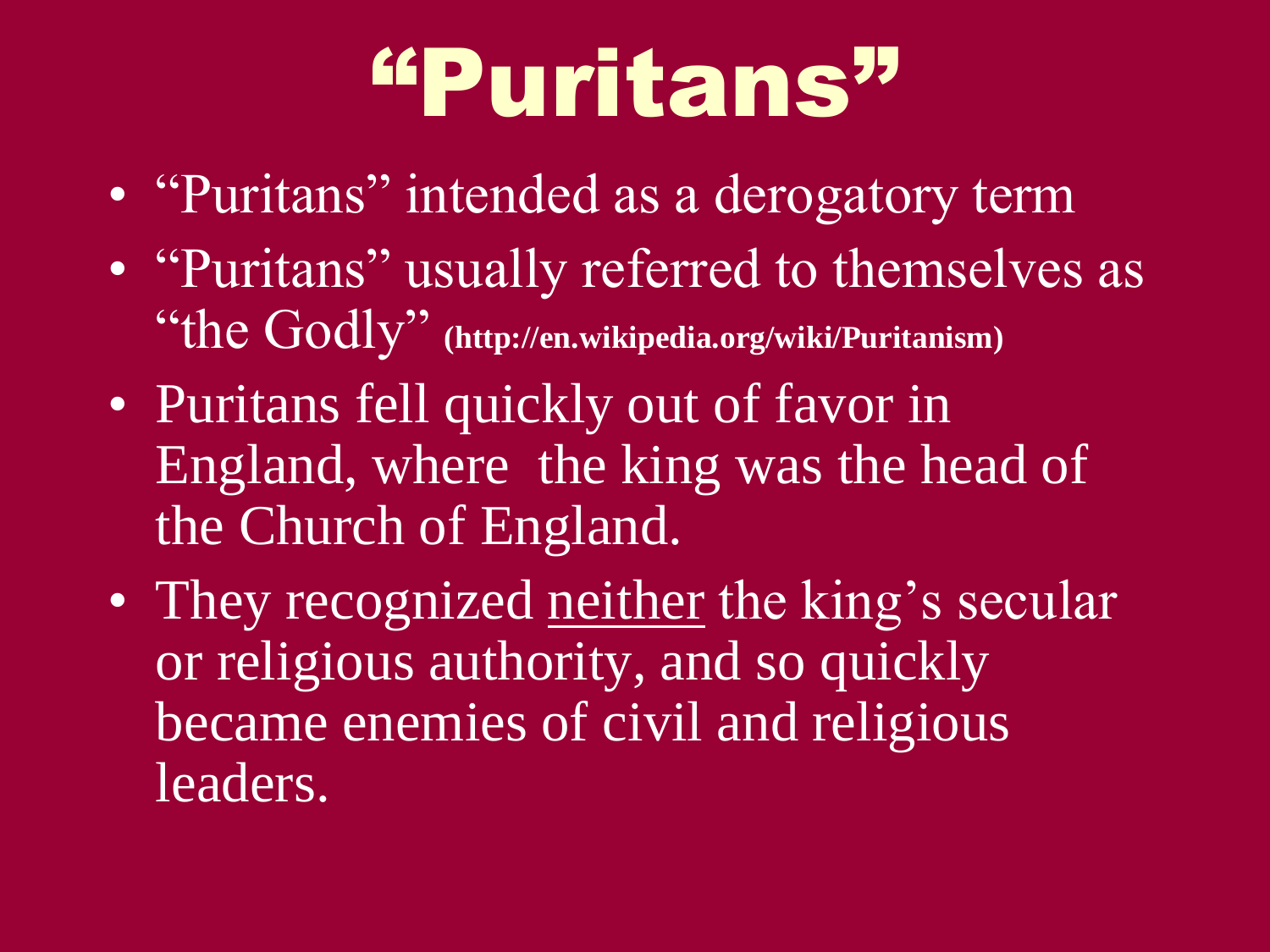#### The Puritan Role in Development of "American" Character

- In 1600, the Puritans left England for Holland, which even in the  $17<sup>th</sup>$  century was a very liberal society.
- It was too liberal for the Puritans, though, who disliked the government's permissiveness and tolerance of behaviors/attitudes they found unacceptable.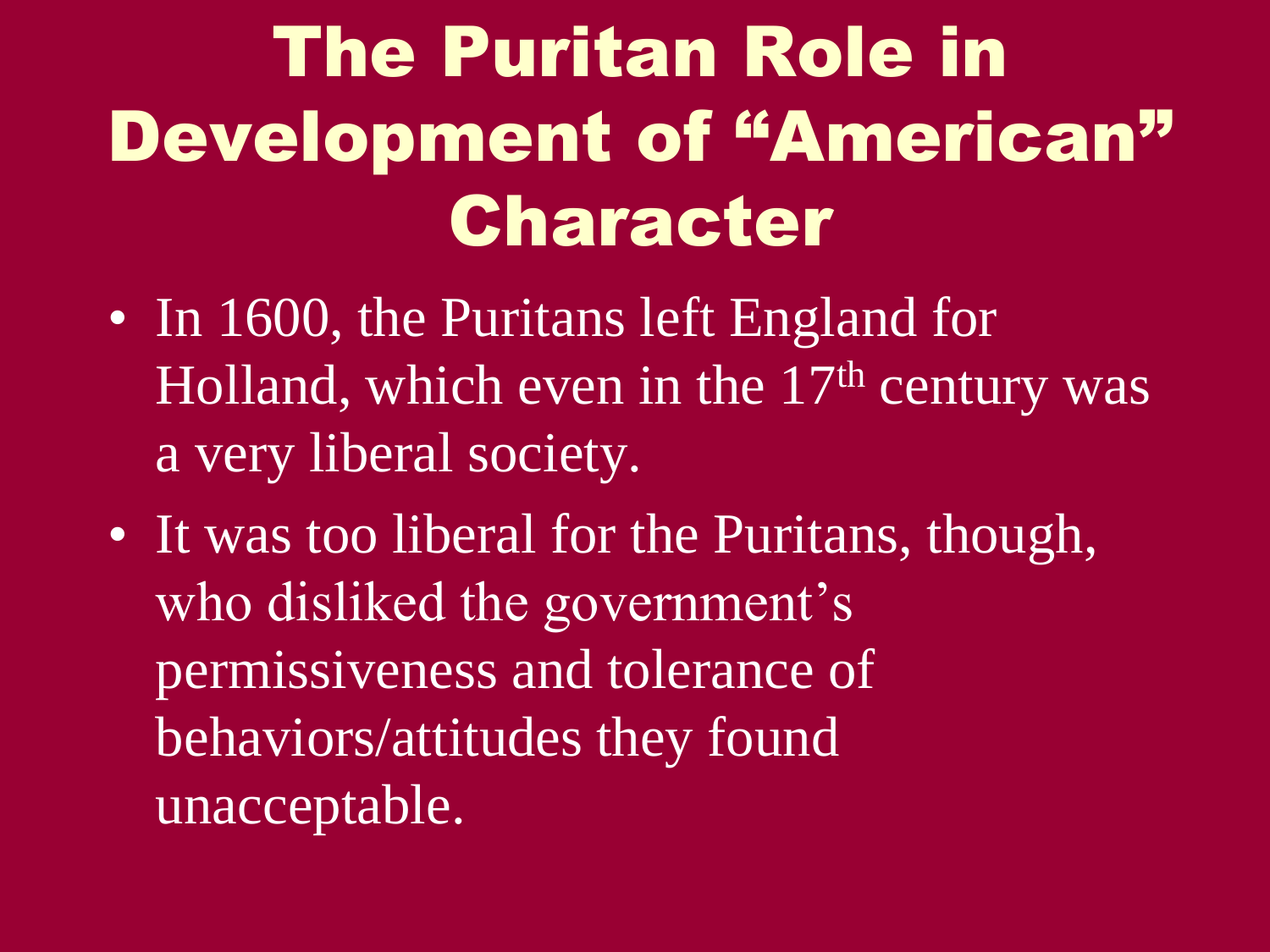### The Puritan Role in Development of "American" Character, cont.

- In 1620, the Puritans left Holland for the New World.
- Established Plymouth Plantation in the "savage wilderness" of New England.
- Retained those aspects of European society they liked; created new laws, policies, etc. to replace the elements of society they did not like.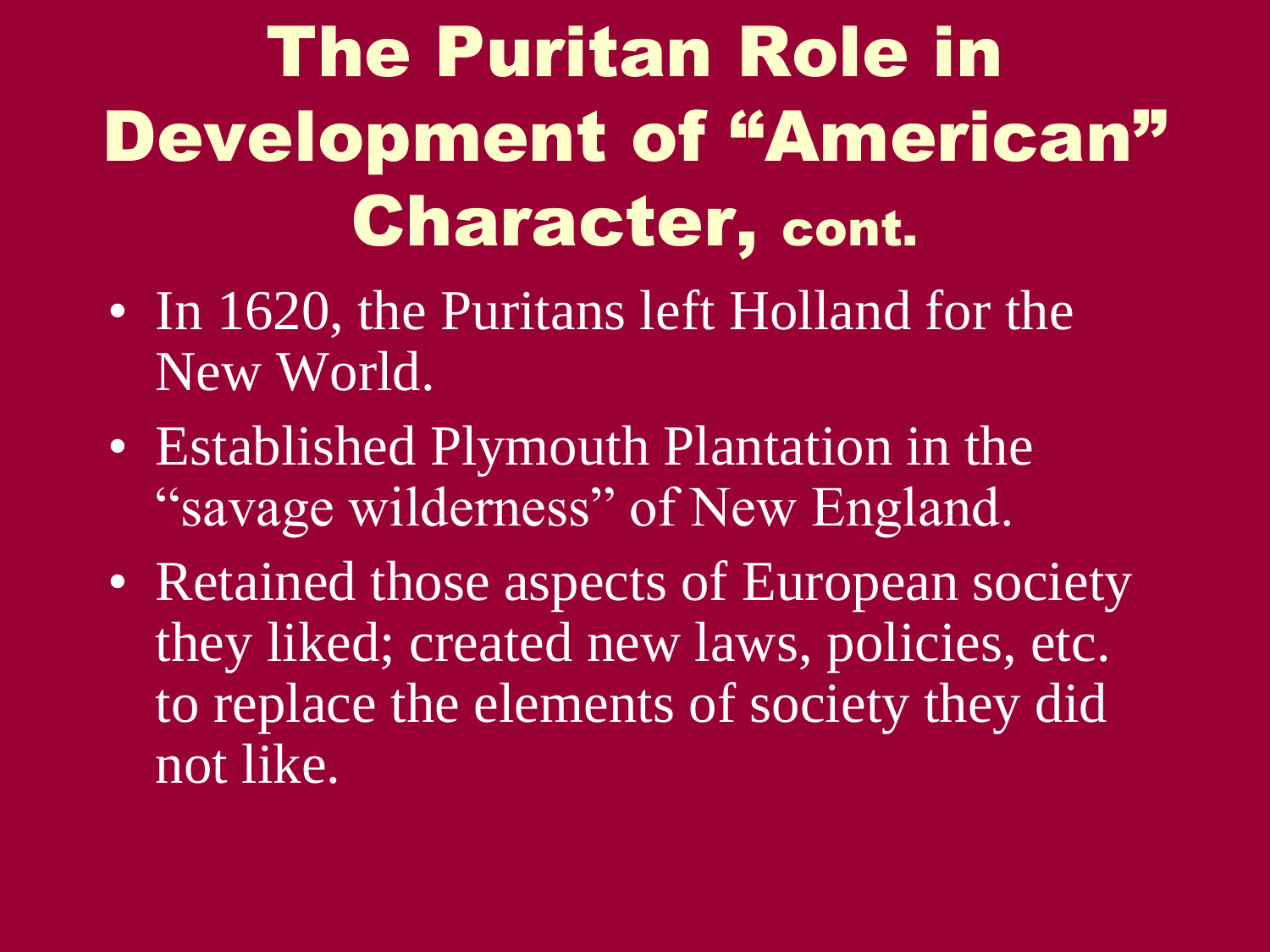#### The Puritan Role in Development of "American" Character, cont.

- Because Scripture was central to religion and government, scholarship was a highly valued right (reserved, of course, to men only).
- The role of religious leaders was to present Scripture and guide other church members in its understanding and application.
- Puritan religious leaders were NEVER seen as intermediaries or intercessors.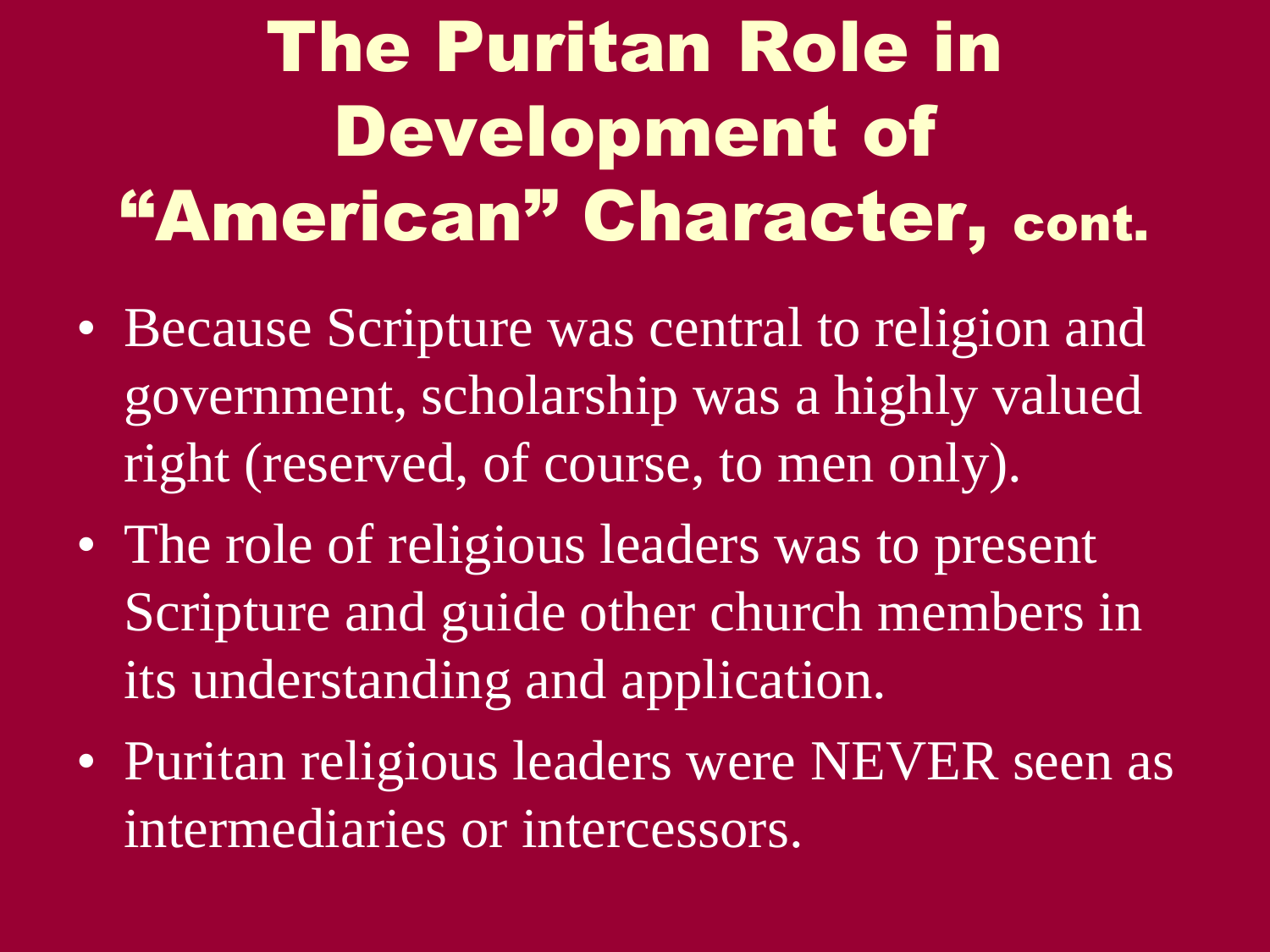#### The Puritan Role in Development of "American" Character, cont.

• "Puritan leaders were highly trained scholars, whose education tended to translate into positions that were often authoritarian."

<http://xroads.virginia.edu/~CAP/PURITAN/purhist.html>

• "There was a built-in hierarchism in this sense, but one which mostly reflected the age."

<http://xroads.virginia.edu/~CAP/PURITAN/purhist.html>

• Very Important: Anybody (theoretically) could rise to the same level of authority.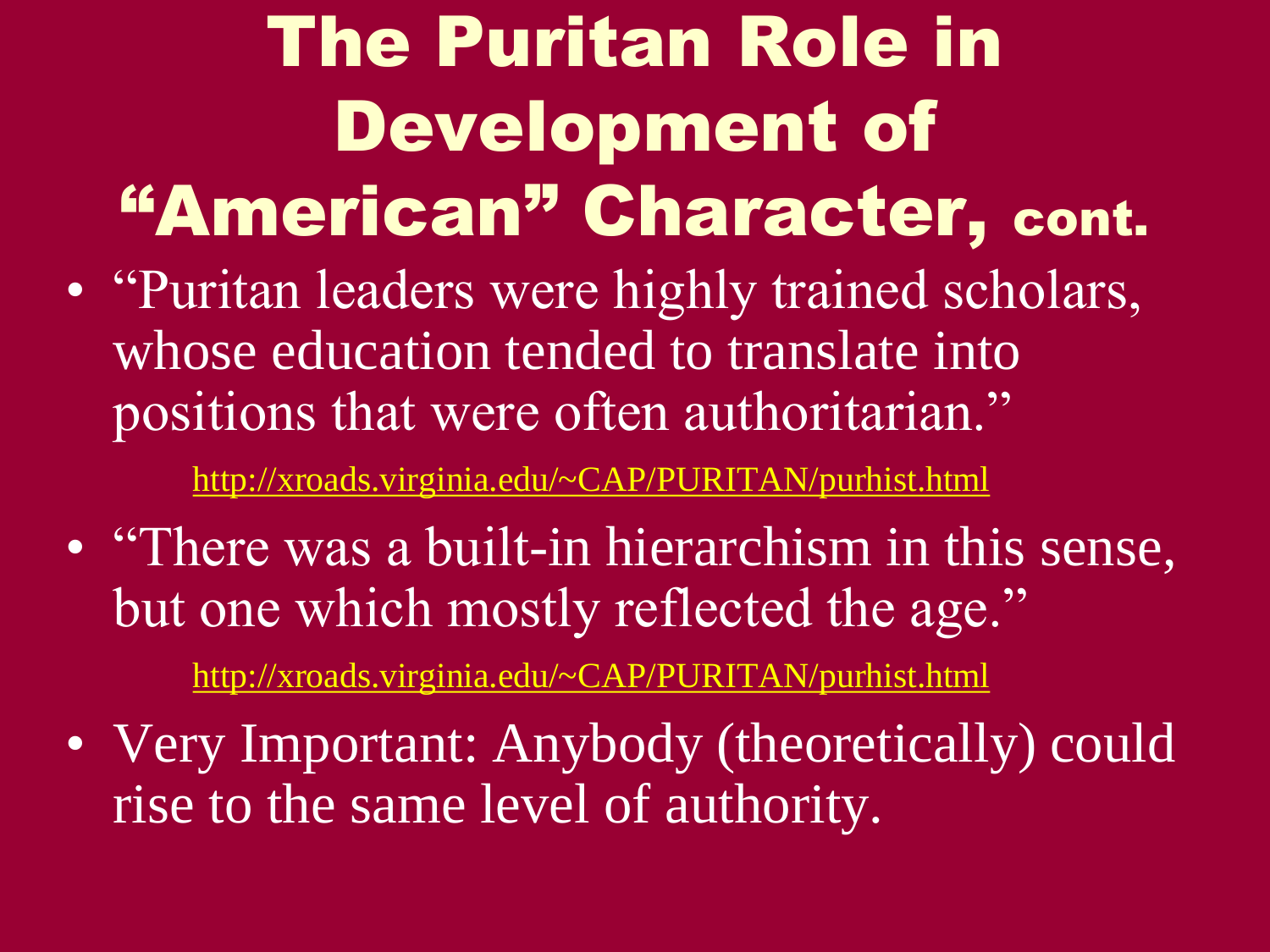

#### The Puritan emphasis on:

- self-reliance
- *independence*
- individual achievement
- individual responsibility
- **personal accountability**
- power through ability (education)
- All of which were discouraged in the Old World become the basis of "American Rugged Individualism"
- This is probably why most Americans disagree so strongly with theocracies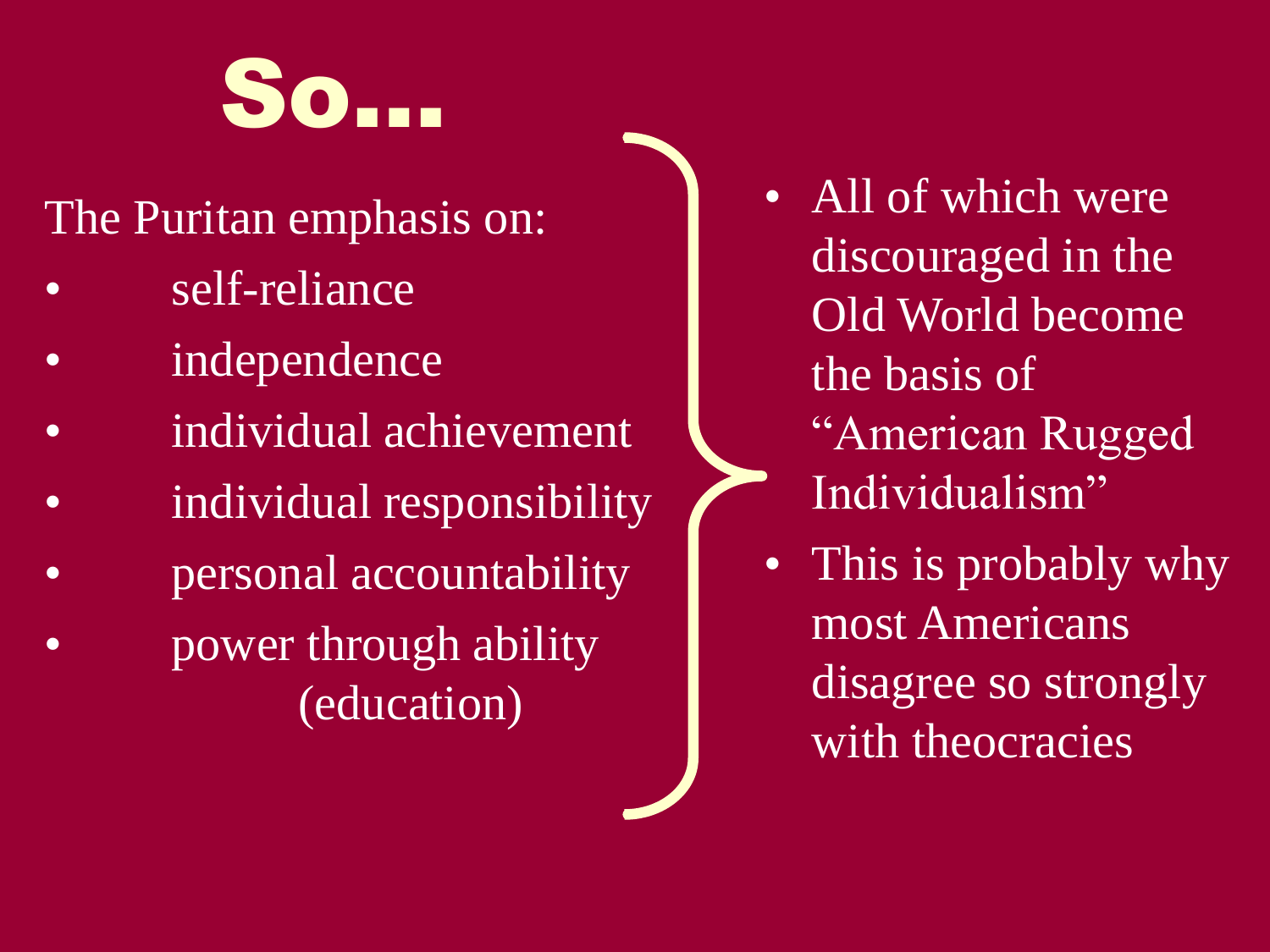#### Puritan "Crime and Punishment"

- Because Puritan Boston *c.* 1690 was still a theocratic society, crime against church (or God) was the equivalent of a crime against another person or against "the State."
- Yes... it was illegal to miss church on Sabbath days. It was also illegal to sleep during sermons that could run 3 or more hours long – during each session (morning and afternoon) on a Sabbath.

Tithing man's Church stick

www.materialreligion.org/objects/dec96obj.html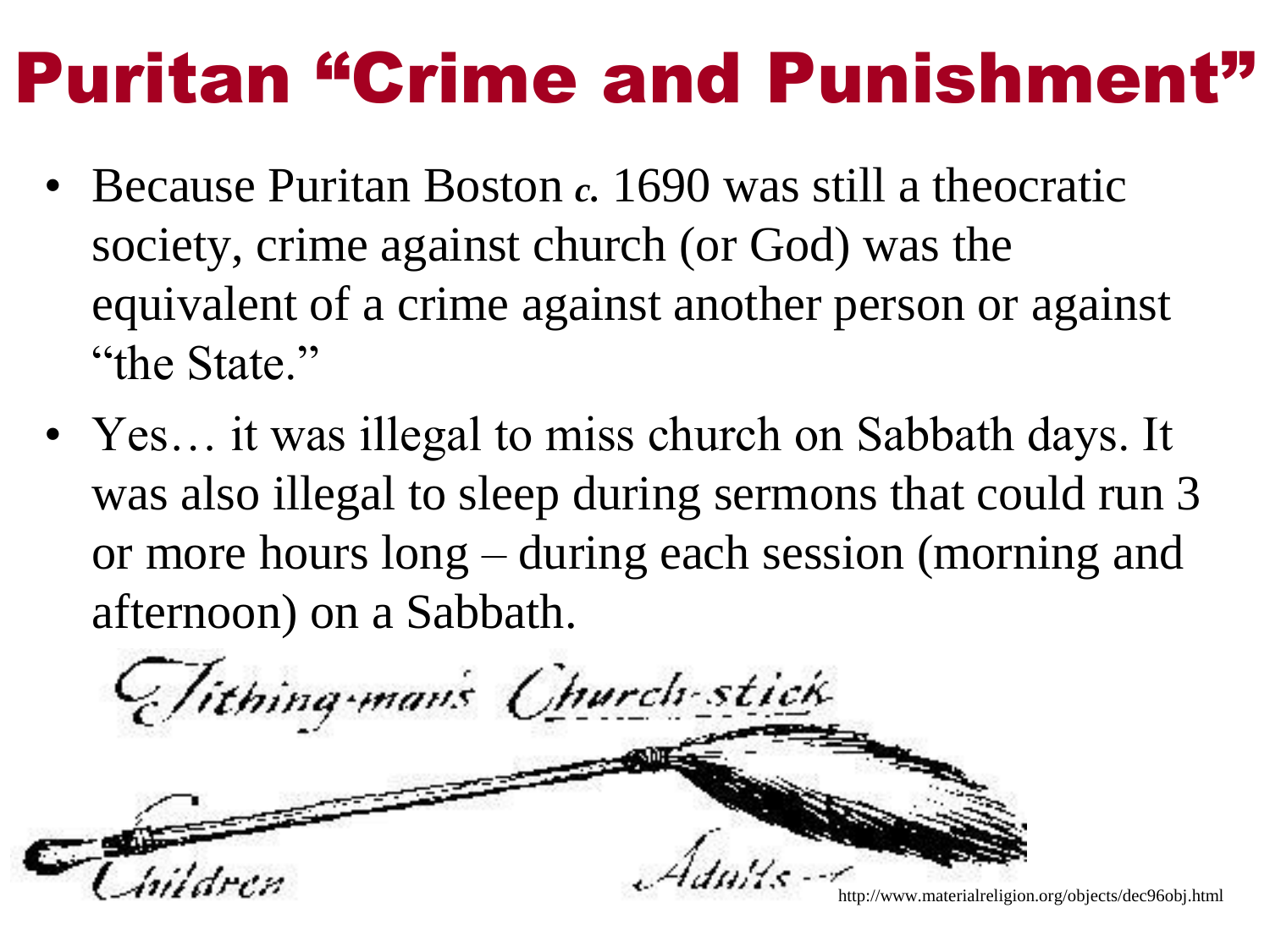### Puritan "Crime and Punishment", cont.



*http://etc.usf.edu/clipart/2100/2111/pillory\_1\_m* 



uld land you in le Puritans  $\ln t$  to New

**Examble** caffold in the ere townspeople  $\cdot$ , and throw les. Aside from ng immobilized, ly be nailed to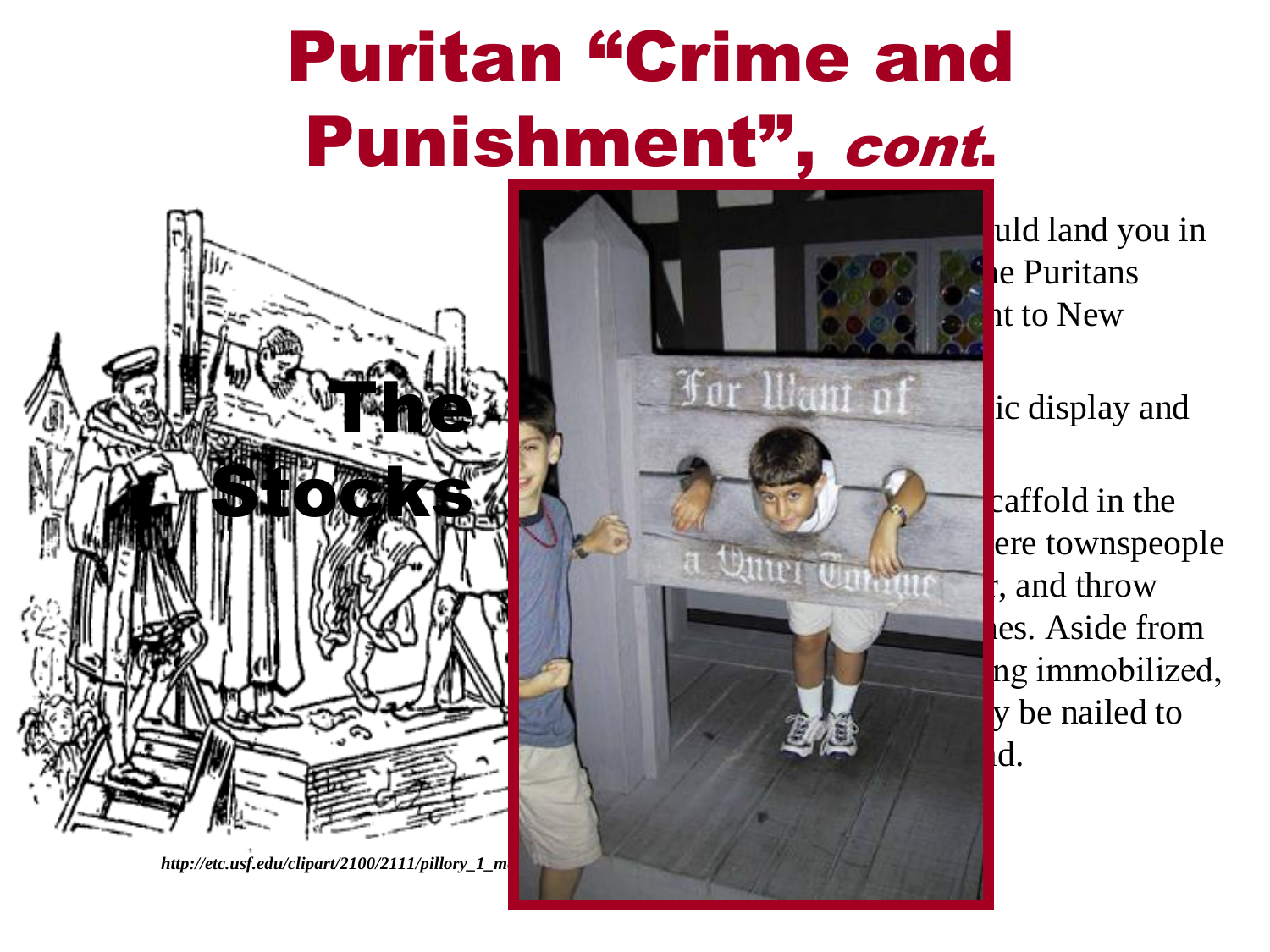### Puritan "Crime and Punishment", cont.



- After serving time in a jail and then on the pillory, a convicted criminal would often be required to wear some outward sign of his or her offense.
	- In 1637, as punishment for writing an essay that criticized the archbishop, William Prynne (no relation to the central character in *The Scarlet Letter*) – after being put in the stocks – had the letters "SL" (for "seditious libeler") branded onto his cheeks.

*http://history.wisc.edu/sommerville/367/367-06.htm*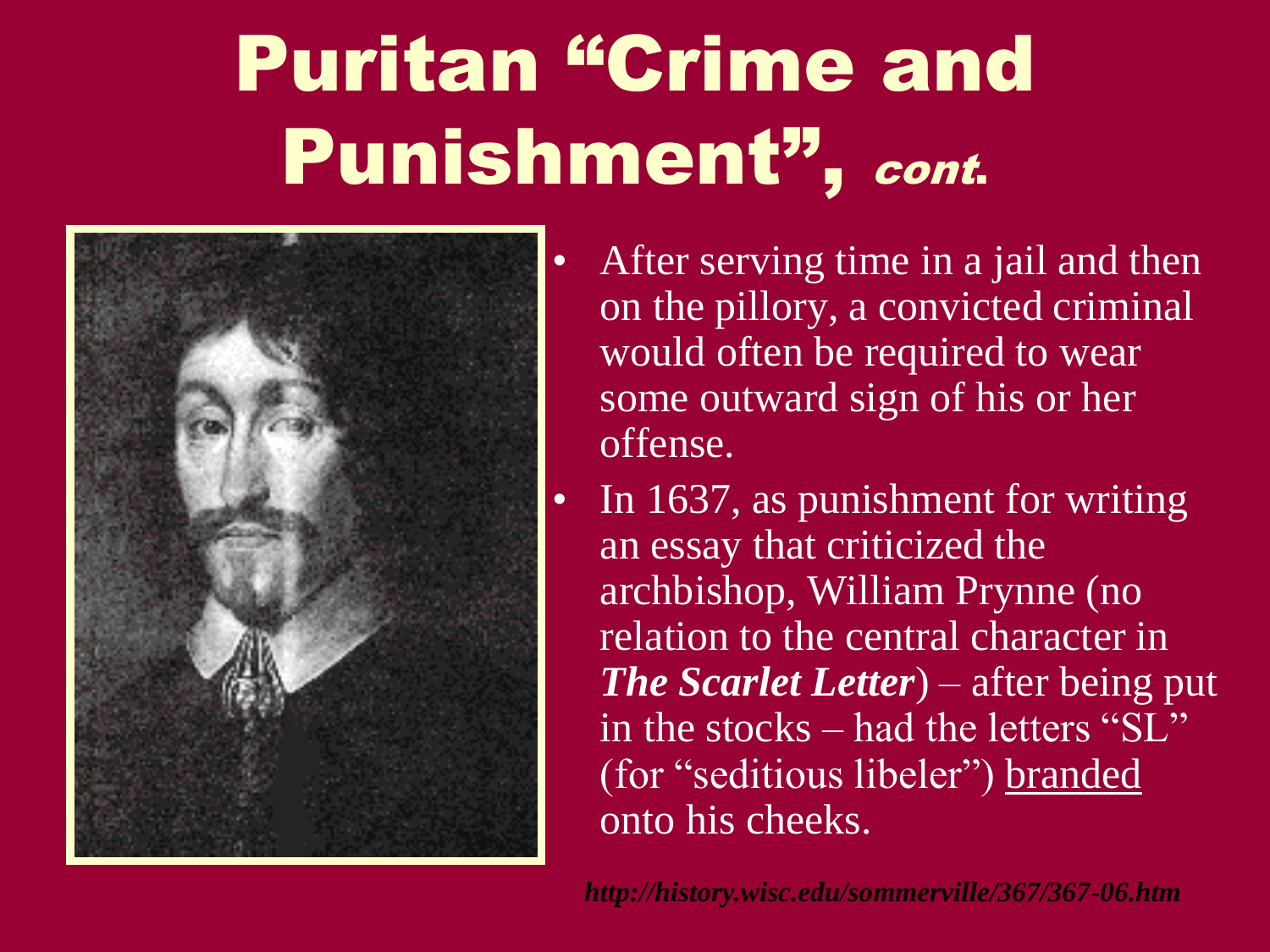The "scarlet letter" of the novel's title refers to a scarlet letter "A" that the novel's main character is made to wear on her clothing as punishment for her crime of adultery.